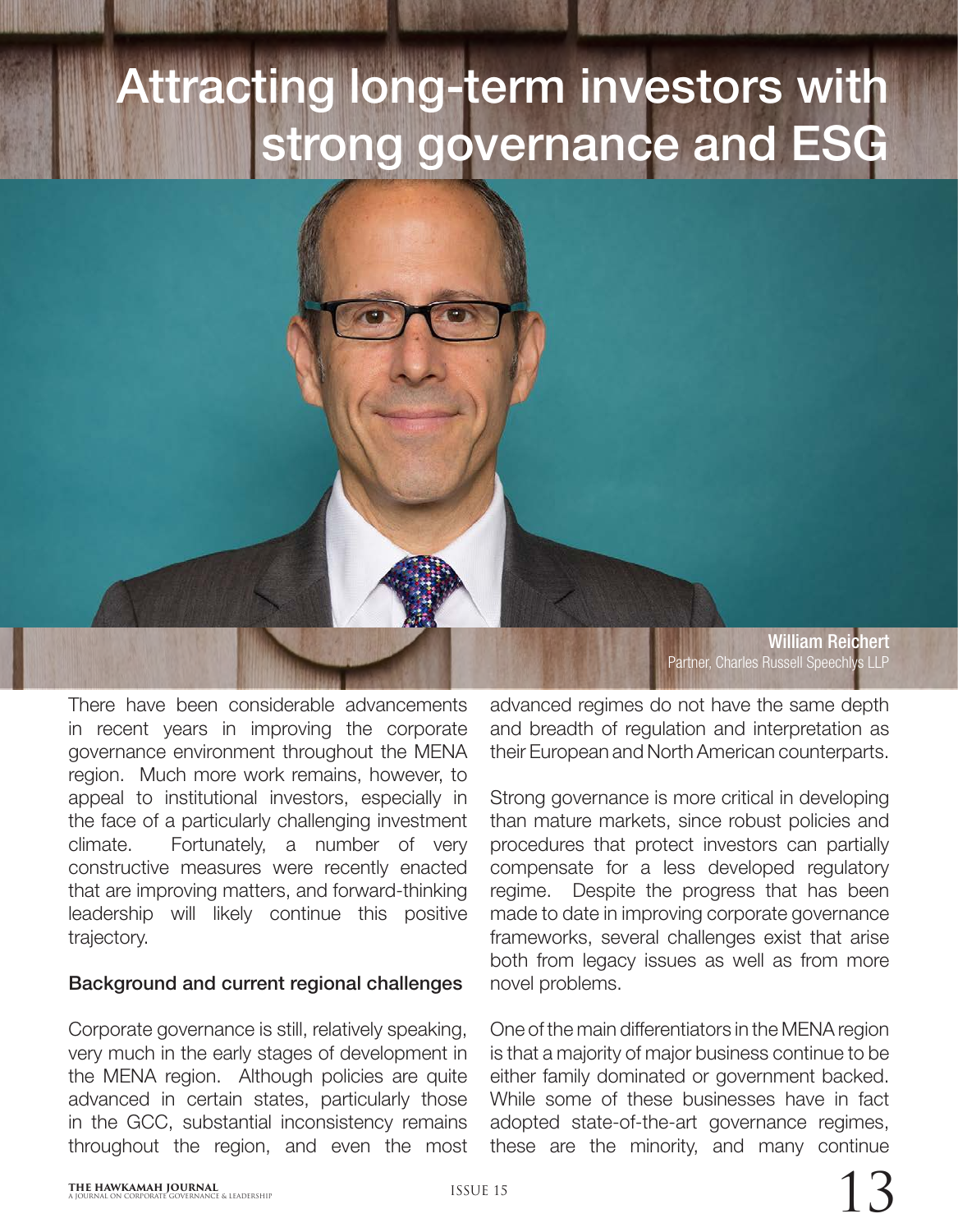to suffer from deficiencies when it comes to some of the most fundamental issues of good corporate governance, such as problems with transparency and disclosure, independence and expertise, and sufficient minority protections.

Most sophisticated investors will be more ready to invest in developing markets when global markets are stable and returns in developing markets are particularly high. And while some more aggressive investors may be willing to overlook inadequate corporate governance controls in exchange for higher returns, this is not the case with institutional investors, who will consider strong corporate governance to be as important as solid financial performance. Institutional investors understand that strong corporate governance often leads to higher profits and performance anyway, but more importantly, they are under an obligation, often by applicable regulation, to disclose to their stakeholders the details of their portfolio companies, including their governance profiles. A high return is not worth the reputational damage that can be done by a corporate scandal due to weak policies and controls, and consequently a lack of clear and comprehensive corporate governance policies in target portfolio companies will scare off most major institutional investors.

To further complicate matters, investors flee to the safety of established markets during periods of crisis, putting increased pressure on firms in developing markets to attract capital. The MENA region has suffered from a number of setbacks in recent years, which will only increase the challenge in attracting investors. Even before the onset of Covid-19, oil prices were already low, and the pandemic has pushed them down much further. This has hurt GCC economies, since despite recent progress in diversification of business (particularly in the UAE and Bahrain, with Saudi Arabia recently making advances), reliance on oil and gas remains strong.

In addition, regional conflicts, from the wars in Syria and Yemen and the related conflict with Iran, as well as the blockade with Qatar, are only adding to a difficult investment climate. There have also been the well-publicized troubles of some of the region's biggest success stories, such as the downfall of Abraaj and now of NMC Healthcare, which shows that even companies that have had the most success in attracting foreign investment can suffer scandals that could likely have been avoided through more effective corporate governance.

## Strengthening corporate governance with a focus on ESG

The challenges facing the region are considerable, and the outlook will unlikely improve in the short term. As a result, regulators throughout the region will need to take substantial measures to give comfort to institutional investors that are considering opportunities in the region. This will include making sure that corporate governance fundamentals are strong, as well as encouraging more companies in the region to pay attention to ESG considerations.

This must start with reinforcing the corporate governance "basics" including strong protection for minority shareholders, robust policies on reporting and transparency, a clear separation of the executive and oversight roles, a majority of independent, non-executive directors, separate audit, nomination and remuneration committees, comprehensive policies on compliance and ethics, etc.

What is of perhaps more importance, however, particularly in light of the Abraaj and NMC scandals, is to clearly demonstrate that these policies are being effectively implemented, and not just being given lip service. Companies should expect that investors will undertake thorough due diligence to make sure that strong governance is firmly embedded in a company's day-to-day operations and is part of its ethos, rather than being simply a nicely drafted policy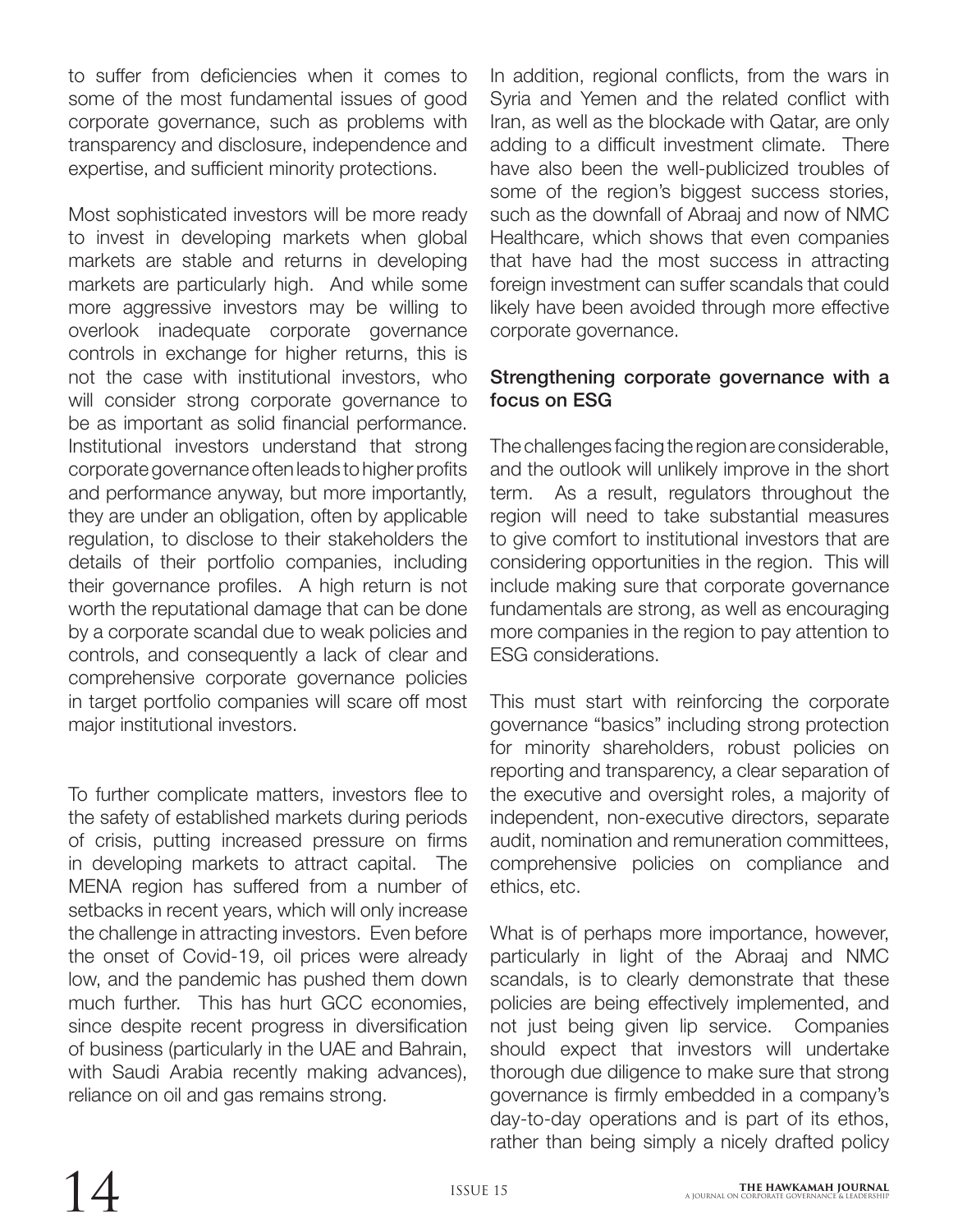that is filed away and forgotten. This diligence will be part of an ongoing relationship, as the investor will undertake recurring investigations and expect regular reporting.

One new consideration in the current environment is that investors will be putting much more emphasis on business continuity plans. Although this is something that every company should already have been paying attention to, many have not, and this will need to become an area of particular focus.

In addition to solidifying traditional corporate governance, institutional investors have been increasingly insisting that their portfolio companies take into consideration ESG goals, have policies that further those goals, and make regular reports on the progress made towards those goals.

ESG goals can relate to a variety of issues, and companies should consider including several ESG goals as part of their mission, such as human rights and sustainable supply chains, reduction of poverty and philanthropy, climate change and the environment, social responsibility, ethics, diversity, integrity and transparency, etc. Institutional investors have been the main drivers behind the growth of ESG goals, and even if a company is not seeking investment directly from an institutional investor, including ESG goals can be important as there can be indirect pressure to adhere to them. For example, private equity houses will often impose similar ESG requirements, as they themselves frequently have institutional investors as limited partners, who will insist that the fund's portfolio companies comply with ESG goals.

The adoption of ESG goals is not purely an altruistic exercise, as studies have shown that companies that are dedicated to ESG are often more profitable when compared to those that place less emphasis on ESG. Reporting on ESG performance demonstrates transparency

and effective management and enhances a company's ability to attract long-term capital and institutional investors. Moreover, credit rating agencies have begun to look at the nonfinancial performance of companies to evaluate credit risks, and the incorporation of ESG considerations can have credit implications.

Although cynics may believe that institutional investors are touting ESG goals for marketing purposes, while really focusing only on the highest return, a recent Wall Street Journal article noted that ESG investing is not a fad, and that investment into ESG funds more than doubled in the first quarter of this year compared to last (despite the challenging economic climate). This is for very good reason, as a WSJ study showed that about three quarters of ESG funds outpaced<sup>1</sup> the average return of a fund's broader category.

As with more traditional corporate governance considerations, however, it is very important to avoid "greenwashing" and agreeing to implement ESG policies, but then failing to take the necessary actions to make change happen. Institutional investors will investigate implementation thoroughly, and a claim to pursue ESG goals without follow up can backfire and be worse than having no ESG plan at all.

## Progress made and the way forward

Fortunately, there have been some very promising signs of progress recently, both in terms of strengthening corporate governance generally, and of furthering ESG goals specifically. Both have occurred in the UAE, which continues to be the leader in the region in establishing a business and investor friendly environment.

Earlier this year the UAE Securities and Commodities Authority adopted a new Corporate Governance Guide for Public Joint-Stock Companies (the New Guide), which introduces new rules for listed companies. While many of the requirements in the New Guide

<sup>1</sup> "ESG Investing Shines in Market Turmoil, With Help From Big Tech", Wall Street Journal, May 12, 2020.